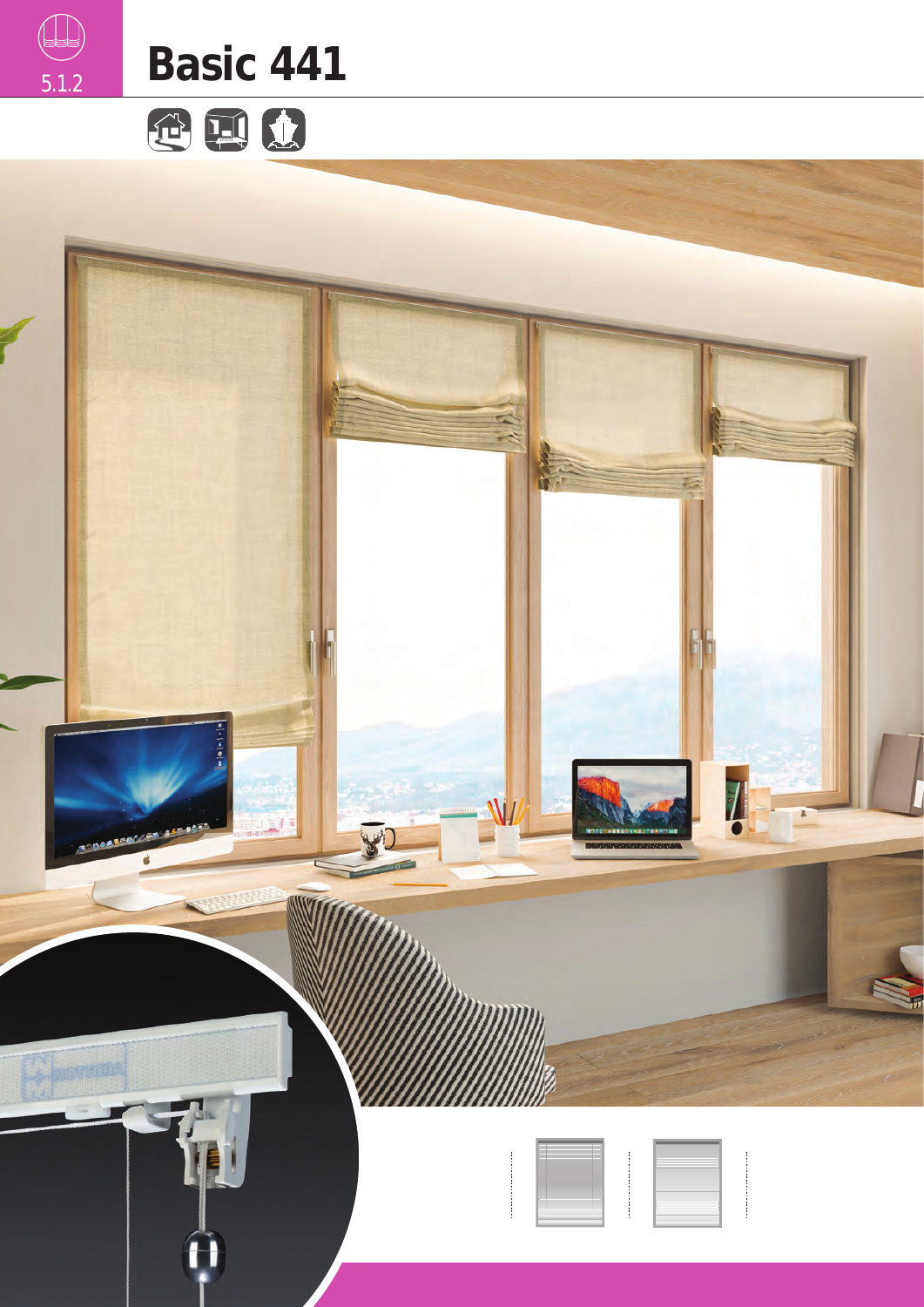# **Basic 441**









**UTILIZZO - USE - USO USO - UTILISATION - ANWENDUNG GEBRUIK - ИСПОЛЬЗОВАНИЕ**

#### **SISTEMA PER TENDE A PACCHETTO ULTRAPIATTO AD USO DOMESTICO, PARTICOLARMENTE ADATTO PER INSTALLAZIONE SU SERRAMENTO**

Indicato per tendaggi L max 150 cm ed H 300 cm di peso non superiore a 1,4 kg. L'azionamento della tenda avviene tramite cordine in polietilene ø1 mm e l'arresto con dispositivo a ghigliottina, ad azionamento manuale. L'installazione, preferibilmente su serramento o direttamente a soffitto, è con supporti a scatto che facilitano la rimozione del profilo.

#### **ULTRA-FLAT SOFT-SHADE CURTAIN SYSTEM FOR DOMESTIC USE, ESPECIALLY SUITED FOR INSTALLING ON A FRAME**

For use with curtains 150 cm W max. and 300 cm H weight not more than 1.4 kg. The curtain is operated by 1 mm ø polyethylene cords and stopped by a manually operated guillotine device.

Installation, preferably on the frame or directly on the ceiling, is by click supports that facilitate track removal.

#### **SISTEMA DE ESTORES PLEGABLES ULTRAPLANO PARA USO DOMÉSTICO, ESPECIALMENTE ADECUADO PARA INSTALACIÓN EN VENTANA**

Adecuado para cortinas de anchura máx. 150 cm y altura máx 300 cm, de peso hasta 1,4 kg. El accionamiento de la cortina se efectúa mediante cordones de polietileno ø 1 mm y la parada mediante dispositivo de guillotina accionada manualmente.

La instalación, preferiblemente en ventana o directamente en techo, se efectúa con soportes de presión que facilitan el desmontaje del perfil.

#### **SISTEMA ULTRA-PLANO PARA CORTINAS TIPO ESTORE PARA USO DOMÉSTICO, ESPECIALMENTE INDICADO PARA INSTALAÇÃO EM CAIXILHO DE JANELA**

Indicado para cortinas com largura máxima de 150 cm, altura 300 cm e peso não superior a 1,4 kg. O accionamento da cortina é feito por cordões de polietileno de ø 1 mm e a paragem com dispositivo de guilhotina, com accionamento à mão. A instalação, de preferência no caixilho ou directamente no tecto, é feita com suportes de pressão que facilitam a remoção do perfil.

#### **SYSTÈME POUR STORES BATEAUX VOILE ULTRA-PLAT À USAGE DOMESTIQUE, PARTICULIÈREMENT APPROPRIÉ POUR INSTALLATION SUR CROISÉE**

Préconisé pour stores L max. 150 cm et H 300 cm d'un poids maximum de 1,4 kg. L'actionnement des stores se fait par cordons en polyéthylène ø1 mm et le blocage par dispositif à guillotine à actionnement manuel. Installation, de préférence sur croisée ou directement au plafond, par supports encliquetable pour faciliter le retrait du profilé.

#### **SEHR FLACHE RAFFVORHANGSCHIENE FÜR DEN PRIVATEN HAUSHALT, BESONDERS FÜR DEN EINBAU AM FENSTER GEEIGNET**

Für Gardinen mit max. L 150 cm und H 300 cm, Gewicht höchstens 1,4 kg. Der Vorhang wird mit Hilfe einer Polyethylenschnur ø1 mm gezogen und mit manueller Arretierung per Schnurschloß blockiert. Die Montage erfolgt vorzugsweise am Fenster oder direkt an der Decke mit Einrasthalterung, so dass das Profil leicht zu entfernen ist.

#### **EXTRA PLAT VOUWGORDIJNSYSTEEM VOOR PRIVAAT GEBRUIK; SPECIAAL ONTWORPEN VOOR PLAATSING OP HET RAAM**

Gebruik voor gordijnen tot 1,5 m breed en 3 m hoog met maximum gewicht 1,4 kg. Het gordijn wordt bediend met polyethyleen koord ø1 mm en opgehouden door een manueel bediende koordrem.

Plaatsing bij voorkeur op het raam, of tegen het plafond met kliksteunen.

#### **СВЕРХПЛОСКАЯ СИСТЕМА ДЛЯ РИМСКИХ ШТОР ДЛЯ БЫТОВОГО ИСПОЛЬЗОВАНИЯ, ОСОБЕННО РЕКОМЕНДОВАНА ДЛЯ УСТАНОВКИ НА ОКОННУЮ РАМУ**

Рекомендуется для штор Д. 150 см макс. и В. 300 см с весом не более 1,4 кг. Штора приводится в действие вручную, полиэтиленовыми шнурами д. 1 мм со стопором гильотинного типа. Установка, желательно на оконную раму или непосредственно на потолок, выполняется при помощи защелкивающихся суппортов, облегчающих демонтаж профиля.



#### **CARATTERISTICHE TECNICHE - SPECIFICATIONS CARACTERÍSTICAS - CARACTERÍSTICAS - CARACTÉRISTIQUES EIGENSCHAFTEN - KARAKTERISTIEKEN - ХАРАКТЕРИСТИКИ**

- Profilo velcrato in lega d'alluminio estrusa 6060 T6 UNI 8278
- Larghezza 6 mm; Altezza 24 mm
- Finitura superficiale:
	- verniciatura poliestere bianco RAL 9016
- Peso fondotenda in lega d'alluminio UNI 6060, 4x30 mm
- Arresto frontale in termoplastico con blocco a ghigliottina
- Occhioli passacorda in termoplastico antiusura
- 6060 T6 UNI 8278 extruded aluminium Velcro track
- Width 6 mm; Height 24 mm
- Surface finish: RAL 9016 white polyester paint
- 4x30 mm UNI 6060 aluminium alloy curtain bottom weight
- Thermoplastic front stop with guillotine clamping
- Wearproof thermoplastic cord guide eyelets
- Perfil con velcro en aleación de aluminio extruido 6060 T6 UNI 8278
- Anchura 6 mm; Altura 24 mm
- Acabados de la superficie:
- pintura poliéster blanca RAL 9016
- Peso fondo cortina en aleación de aluminio UNI 6060, 4x30 mm
- Parada frontal de termoplástico con bloqueo de guillotina
- Ojales pasacuerda de termoplástico antiroce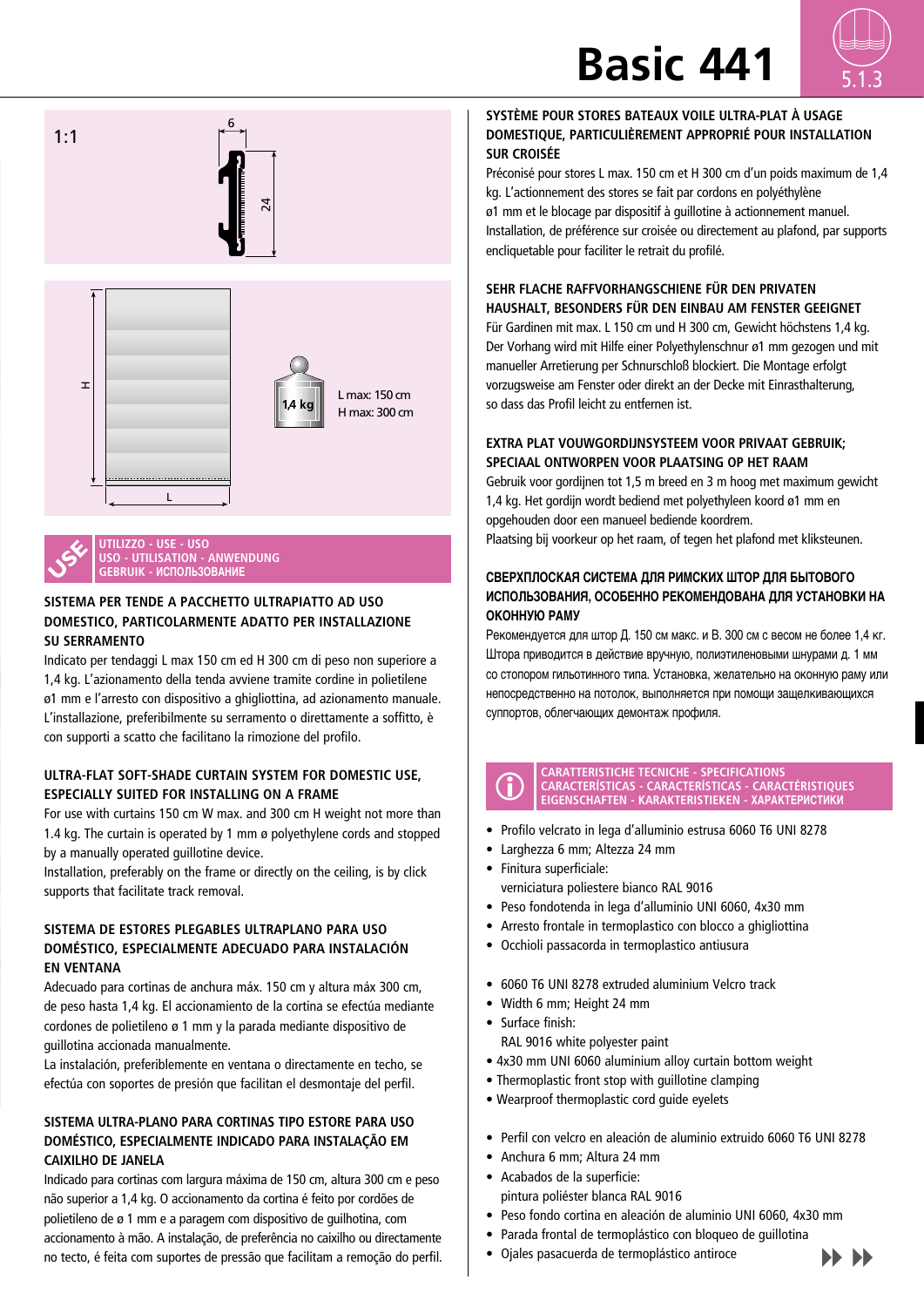#### **CARATTERISTICHE TECNICHE - SPECIFICATIONS CARACTERÍSTICAS - CARACTERÍSTICAS - CARACTÉRISTIQUES EIGENSCHAFTEN - KARAKTERISTIEKEN - ХАРАКТЕРИСТИКИ**

- Perfil de liga de alumínio extrudido 6060 T6 UNI 8278 com aplicação de velcro
- Largura 6 mm; Altura 24 mm
- Acabamento superficial: tinta de poliéster branca RAL 9016
- Peso para fundo de cortina de liga de alumínio UNI 6060, 4x30 mm
- Batente frontal de material termoplástico com bloqueio de guilhotina
- Olhais de passagem do cordão de material termoplástico antidesgaste 28,5
- Profil avec Velcro, en alliage d'aluminium extrudé 6060 T6 UNI 8278
- Largeur 6 mm; Hauteur 24 mm
- Finition superficielle: peinture polyester blanc RAL 9016
- Poids de tension du store en alliage d'aluminium UNI 6060, 4x30 mm
- Arrêt frontal en matériau thermoplastique avec blocage à guillotine
- Oeillets de passage des cordons en matériau thermoplastique anti-usure
- Schiene mit Klettband aus extrudierter Alu-Legierung 6060 T6 UNI 8278
- Breite 6 mm; Höhe 24 mm 28,5
- Oberflächen-Finish:
	- Polyesterlackierung Weiß RAL 9016
- Vorhangbodengewicht aus Alu-Legierung UNI 6060, 4x30 mm
- Frontale Arretierung aus Thermoplast mit Schnurschloß
- Schnurdurchzugöse aus verschleißbeständigem Thermoplast
- 6060 T6 UNI 8278 aluminium profiel met klittenband
- Breedte 6 mm hoogte 24 mm
- Oppervlaktebehandeling: RAL 9016 wit polyesterlak
- 4x30 mm UNI 6060 aluminium onderlat
- Thermoplastic oogjes voor koordgeleiding
- Профиль с липучкой из экструдированного алюминиевого сплава 6060 T6 UNI 8278
- Ширина 6 мм; Высота 24 мм
- Отделка поверхности: полиэфирная окраска в белый цвет RAL 9016
- Утяжелитель из алюминиевого сплава UNI 6060, 4x30 мм
- Передний стопор из термопласта с гильотинной блокировкой
- Петли для прохождения шнура выполнены из износостойкого термопласта







27,3





### UTILIZZI SPECIALI

INSTALLAZIONE

SPECIAL USE APLICACIONES ESPECIALES USO ESPECIAL UTILISATIONS SPÉCIALES SPEZIELLE ANWENDUNGEN SPECIALE TOFPASSINGEN СПЕЦИАЛЬНОЕ ИСПОЛЬЗОВАНИЕ











17

27